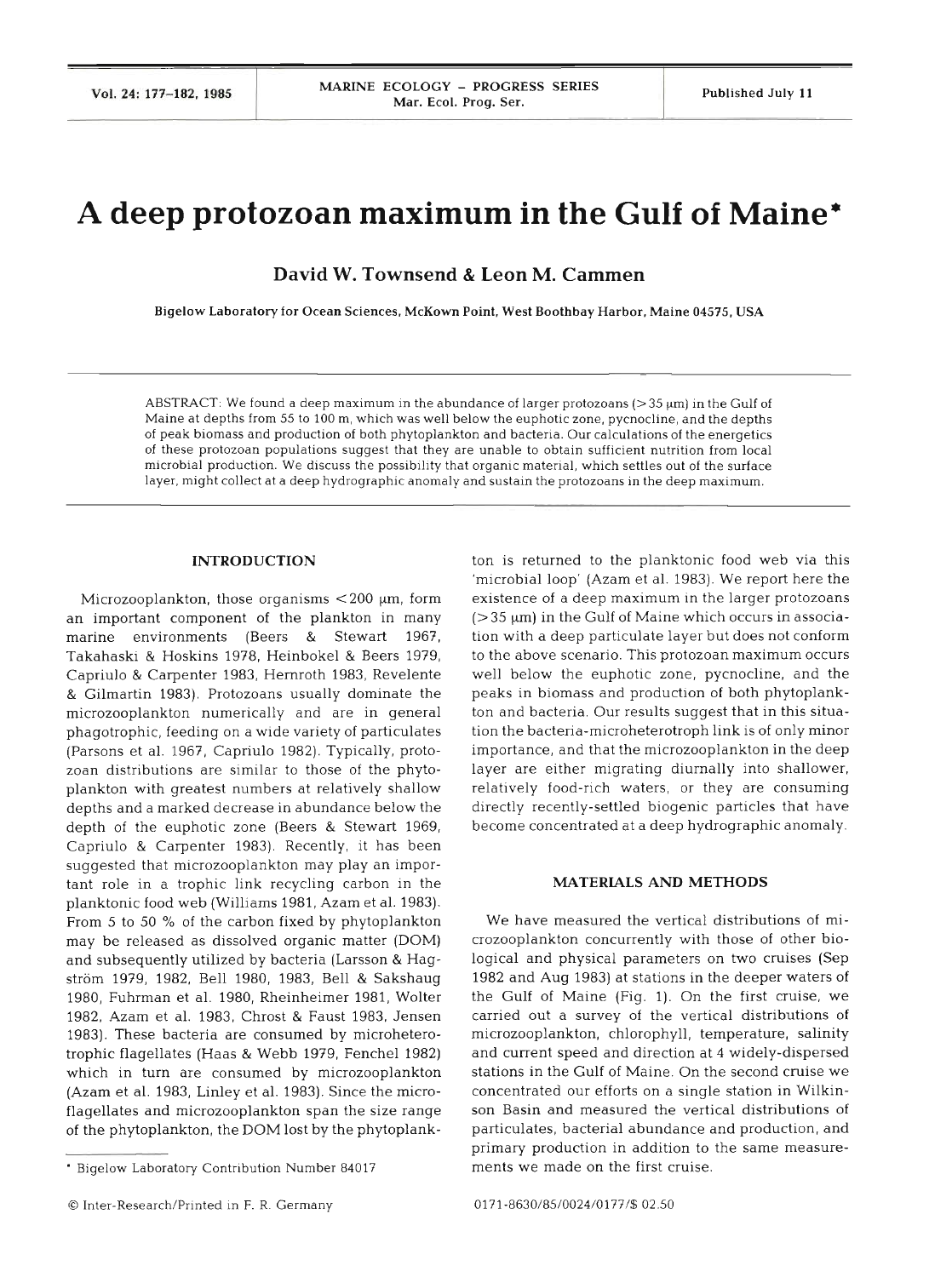

Samples were taken both by 5 1 Niskin bottles and **<sup>450</sup>**with a vertical pumping system operating along with a Neil Brown accoustic doppler current meter with CTD capabilities. The pumping system was used to colIect the zooplankton. This included a Flygt Model B205 submersible pump, 125 m of flexible 5 cm diameter hose and an on-deck distribution system which supplied a constant flow (ca  $140 \text{ l min}^{-1}$ ) to 35  $\mu$ m mesh plankton nets suspended in an 800 1 tub (King 1984, Townsend et al. 1984).

Microzooplankton samples were vertically integrated over several discrete depth strata while the pump-hose intake nozzle and current meter/CTD were raised from the deepest point to the surface at a rate of 1 m every 30 S. The samples were preserved in 5 % buffered formalin, concentrated in Imhoff cones, a sub sample diluted to about 10 times the settled volume, and enumerated using a Palmer cell and  $200 \times$  magnification. Counts were repeated when there were less than 100 organisms per counting cell.

15 Sep 1982;  $\oplus$  station sampled 7 to 9 Aug 1983 (Strickland & Parsons 1972). Water samples were taken



Fig. 2. Vertical distributions of total numbers of protozoans and total phytoplankton chlorophyll for all stations, sampled with the pumping system, and vertical profiles of temperature and salinity, current direction and speed, sampled with the Neil Brown accoustic doppler current meter and CTD for the Wilkinson Basin station (Sta. 10), for 8 to 15 Sep 1982. Current meter data are relative and have not been corrected for the ship's drift. Protozoan abundances are expressed as thousands of individuals **m-3,** total chlorophyll as mg  $m^{-3}$ . Points plotted for protozoans represent the midpoint of the integrated depths for pump samples. Chlorophyll profiles represent discrete depths sampled with the pump. Four stations in the Gulf of Maine were sampled:  $\triangle$  Station 56 (42° 17' N, 67° 47' W),  $\Box$  Station 10 (42° 36' N, 69° 25' W), O Station 32 (42" 05' N, 67' 52' W), X Station 41 (42' 15' N, 66" 45' W). Stations 10,56 and 32 were sampled between 0800 and 1600 h local time, Station 41 during darkness at 0400 h

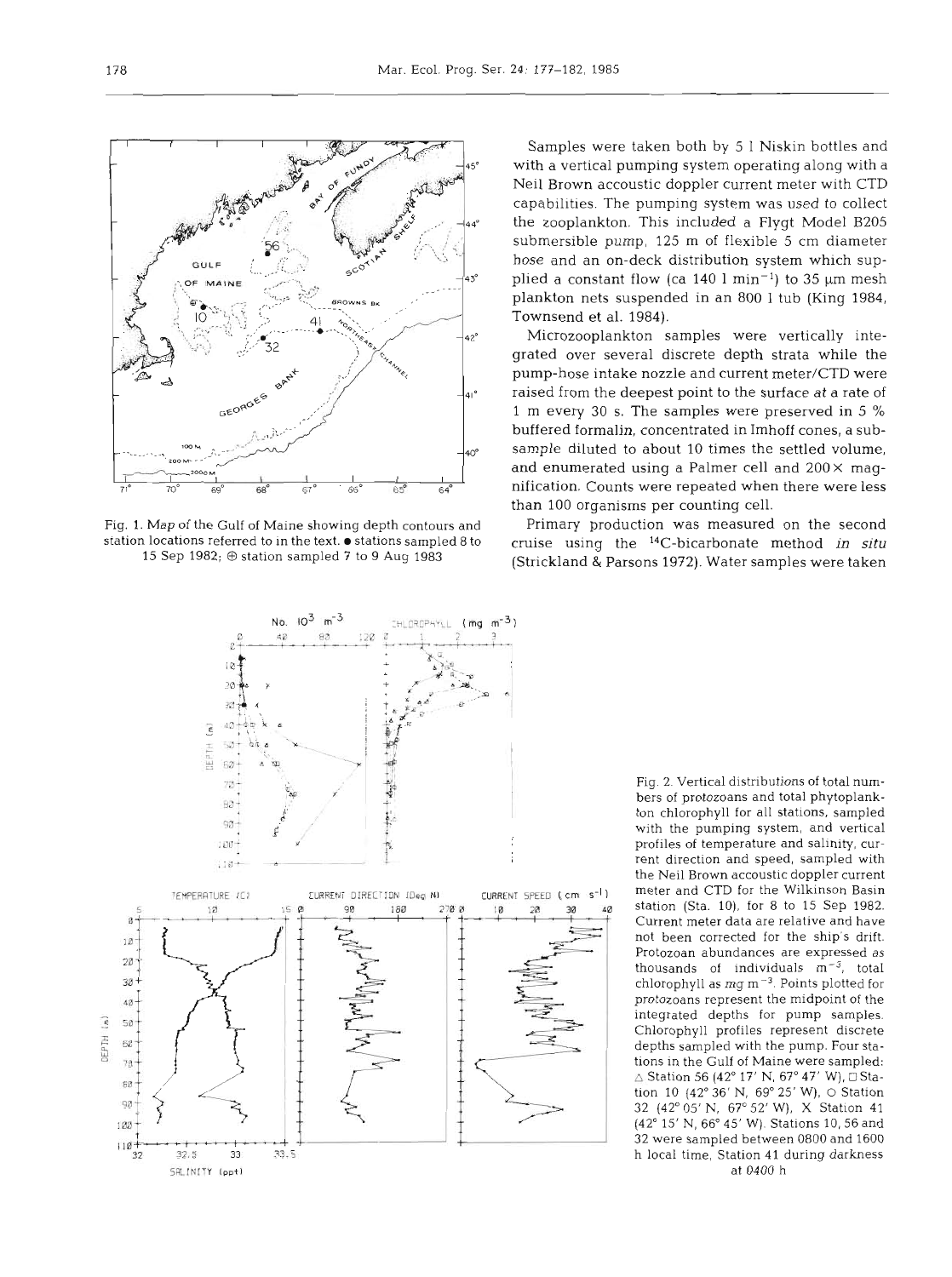added **14C** in 2 light and 1 dark 150 m1 bottles at each mined on the second cruise using a Spectrex laser depth. The contents of each bottle were then collected particle counter. Following several gentle inversions of on 0.2  $\mu$ m Nuclepore filters which were placed in the 51 Niskin bottles, 500 ml of water was removed and Aquasol-2 and counted on a scintillation counter; the counted either 2 or 3 times. In **situ** profiles of relative dark values were subtracted from the light. Total particulate concentrations were also measured with a chlorophyll analyses were carried out in duplicate fol- 25 cm path length transmissometer. lowing Yentsch & Menzel (1963).

Bacterial abundance and production were determined for all depths (2 to 80 m) on the second cruise. Bacterial abundance was measured for duplicate 10 m1 samples from each depth using DAPI stain and epi- On the first cruise we observed a maximum in the

at 2, 8, 15, 20, 25, and 40 m and incubated for 4 h with The concentration of particles  $>8$  µm was deter-

## **RESULTS**

fluorescence (Porter & Feig 1980); attached cells were abundance of  $>35 \mu m$  protozoans between 55 and separated from free-living cells by using both 0.2 and 3 85 m, which was deeper than the maxima for post naupm Nuclepore filters. Bacterial production was meas- pliar and naupliar copepods, chlorophyll and the therured using 3H-thymidine incorporation (Fuhrman & mocline/pycnocline as was reported earlier (Townsend Azam 1982). The incubations were carried out for 60 to et al. 1984) (Fig. 2). The most abundant protozoans 70 min in dark, temperature-controlled water baths. were the heliozoan Sticholonche sp. and various tintin-



Fig. 3. Biological and physical measurements during the Aug 1983 cruise. All samples were collected near Station 10 (42° 53' N, 69" 42' W) from **7** to 9 Aug. Vertical distributions of protozoans for 3 pump profiles given as thousands of individuals m-3; total chlorophyll as mg m-3; primary production based on in **situ** I4C-bicarbonate uptake, as mg C m-3 h-'; bacterial abundances, as millions ml<sup>-1</sup>; bacterial production based on the incorporation of <sup>3</sup>H-thymidine into DNA, as  $\mu$ g C m<sup>-3</sup> h<sup>-1</sup>; numbers of particles  $(> 8 \mu m)$  counted with the Spectrex laser particle counter, as numbers  $ml^{-1}$ ; physical data as in Fig. 2. With the exception of the transmissometer, for which the beam attenuation coefficient is given, all measurements are based on casts made with 5 1 Niskin bottles.  $\triangle$  Daytime cast No. 1;  $\Box$  night-time cast No. 1;  $\bigcirc$  night-time cast No. 2;  $\blacksquare$  daytime cast No. 2;  $\bullet$  daytime cast No. 3. All daytime samples were collected between 0730 and 1200 h local time; night-time samples, between 2130 and 2400 h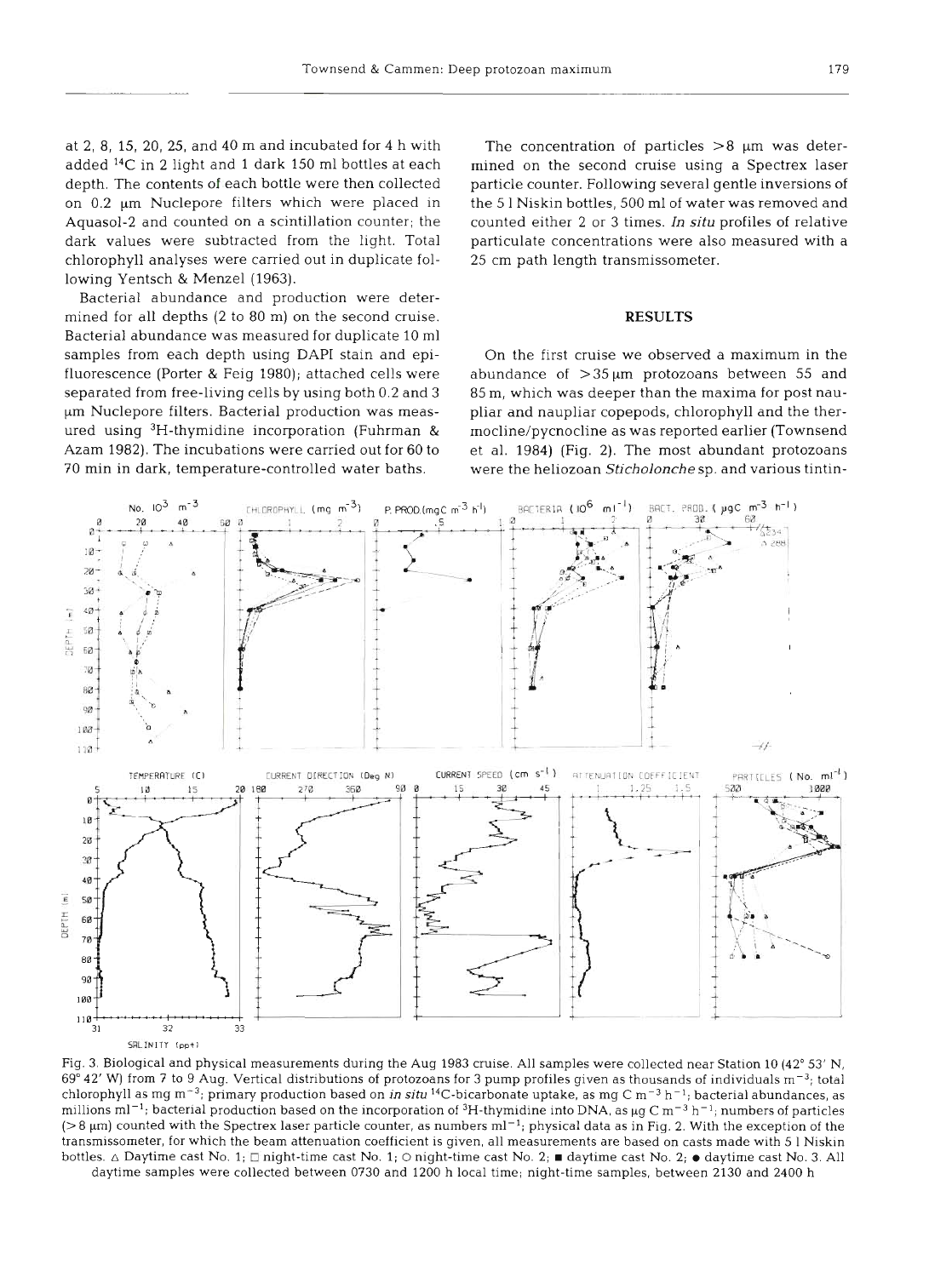nids, principally the genus **Tintinnopsis.** They appeared to be associated with a deep current shear and the weak pycnocline at the base of the remnants of an intermediate water mass of low temperature and salinity (Fig. 2), which is formed during winter overturn in the Gulf of Maine and which rests on top of a warm, high salinity bottom layer originating from slope water (Hopkins & Garfield 1979).

The vertical distributions of protozoans on the second cruise were generally bimodal, with a deep peak between 75 and 100 m, similar to that seen on the first cruise, and a second, shallower peak between 20 and 40 m (Fig. 3). Loricate tintinnids were the dominant group at both depths. The vertical distributions of  $>8 \mu m$  particles were also bimodal, with a peak in the subsurface chlorophyll maximum (SCM) layer and a second smaller increase at 75 to 80 m. This distribution was also evident in the transmissometer profile. The deep protozoan maximum and, as on the first cruise, the deep particulate maximum were associated with a deep current shear and the cooler, less saline intermediate water mass; but in contrast to the first cruise, there was only a weak pycnocline at these depths (Fig. 3). Maximum phytoplankton production occurred in the SCM and maximum bacterial production was in the warmer, near-surface waters. Thus for both bacteria and phytoplankton, the depth of maximum production coincided with the depth of maximum biomass. Phytoplankton and bacterial biomass and production at the depths of the deep protozoan maxima were extremely low despite the increased levels of particulate material.

## **DISCUSSION**

Deep particulate and microbial (bacterial) biomass maxima have been reported from various coastal and oceanic regions( Sorokin 1964, Holm-Hansen & Booth 1966, Pomeroy & Johannes 1968, Devol et al. 1976, Karl & Holm-Hansen 1978, Garfield et al. 1983). The ultimate source of nutrition for the bacteria at these depths is probably derived from organic particles which have either settled out of the surface waters or have been advected into the region. These particles tend to concentrate dissolved organic and inorganic nutrients and serve as sites of increased microbial activity (Pomeroy & Johannes 1968, Jannasch & Pritchard 1972, Marshal1 1979, Shanks & Trent 1979, Paerl & Merkel 1982, Pedrós-Alió & Brock 1983). In coastal waters the relative contributions of free-living bacteria and those attached to particles vary. Hodson et al. (1981) reported that in shelf waters of the southeastern US the relative biomass of small  $(< 0.5 \mu m)$  free-living and larger attached (1 to 2  $\mu$ m) bacteria were approximately equal

while Pomeroy et al. (1983) reported that attached bacteria were 2 orders of magnitude less abundant. Cammen & Walker (1982) also found the relative contributions to vary in the Bay of Fundy. Our results from August 1983 showed that about 90 % of the bacteria at our Gulf of Maine station were free-living, even in the deep particulate maximum, and that the total numbers and productivity of bacteria in the deep protozoan and particulate maximum were very low.

Our observations of the near-surface waters during the August cruise appear to fit well within a conventional pelagic food web since we saw relatively high rates of production of phytoplankton and bacteria along with high abundances of  $>35$  µm protozoans. The deep maximum in protozoans is problematic, however, since there was no concomitant increase in either phytoplankton or bacterial production as might be expected (Caron et al. 1982). Some simple calculations emphasize the problem. Using a mean ingestion rate for tintinnids (which accounted for most of the protozoans on our second cruise) of  $0.026 \mu g$  C individual<sup>-1</sup>  $d^{-1}$  (Capriulo 1982) along with our measures of bacterial and phytoplankton production at the depths of the SCM and the deep protozoan maximum, and our estimated densities of protozoans (Fig. 3), we calculate that the carbon requirement of the shallow protozoan layer (ca. 1.2 mg C  $m^{-3} d^{-1}$ ) is easily met by the sum of phytoplankton (9.0 mg C  $\rm m^{-3}$  d<sup>-1</sup>) and bacterial (0.3 to 0.5 mg C  $\rm m^{-3}$  d<sup>-1</sup>) production rates. However, in the deep protozoan layer the carbon requirement (1.1 mg  $\rm C~m^{-3}$  d<sup>-1</sup>) is not met by local production of bacteria (<0.1 to 0.2 mg C  $m^{-3}$  d<sup>-1</sup>). Although we did not measure phytoplankton production at this depth (75 m), production was only 0.6 mg C  $m^{-3}$  d<sup>-1</sup> at 40 m where chlorophyll was about 20 times more abundant; since the 1 % light depth was about 30 m (R. Spinrad, pers. comm.) we assume that phytoplankton production at the depth of the deep protozoan maximum was negligible. Even without the carbon lost during the transfer through the hypothesized microbial loop from bacteria to microheterotrophic flagellates to the larger protozoans, there appears to be insufficient local carbon production to sustain the populations of protozoans observed in these deep maxima.

We used the conversion factor of  $2.4 \times 10^{18}$  to go from moIes thymidine incorporated to bacterial cells produced (Fuhrman & Azam 1982); this factor can vary substantially in different water masses and over time (firchman et al. 1982). In our case, use of this factor may have led us to underestimate bacterial production somewhat since we estimate bacterial production to be only 2 to 19 % of the primary production (6 % integrated over the top 40 m); this is at the low end of the range of values reported from other areas (Ducklow 1983). However, even if we were to have underesti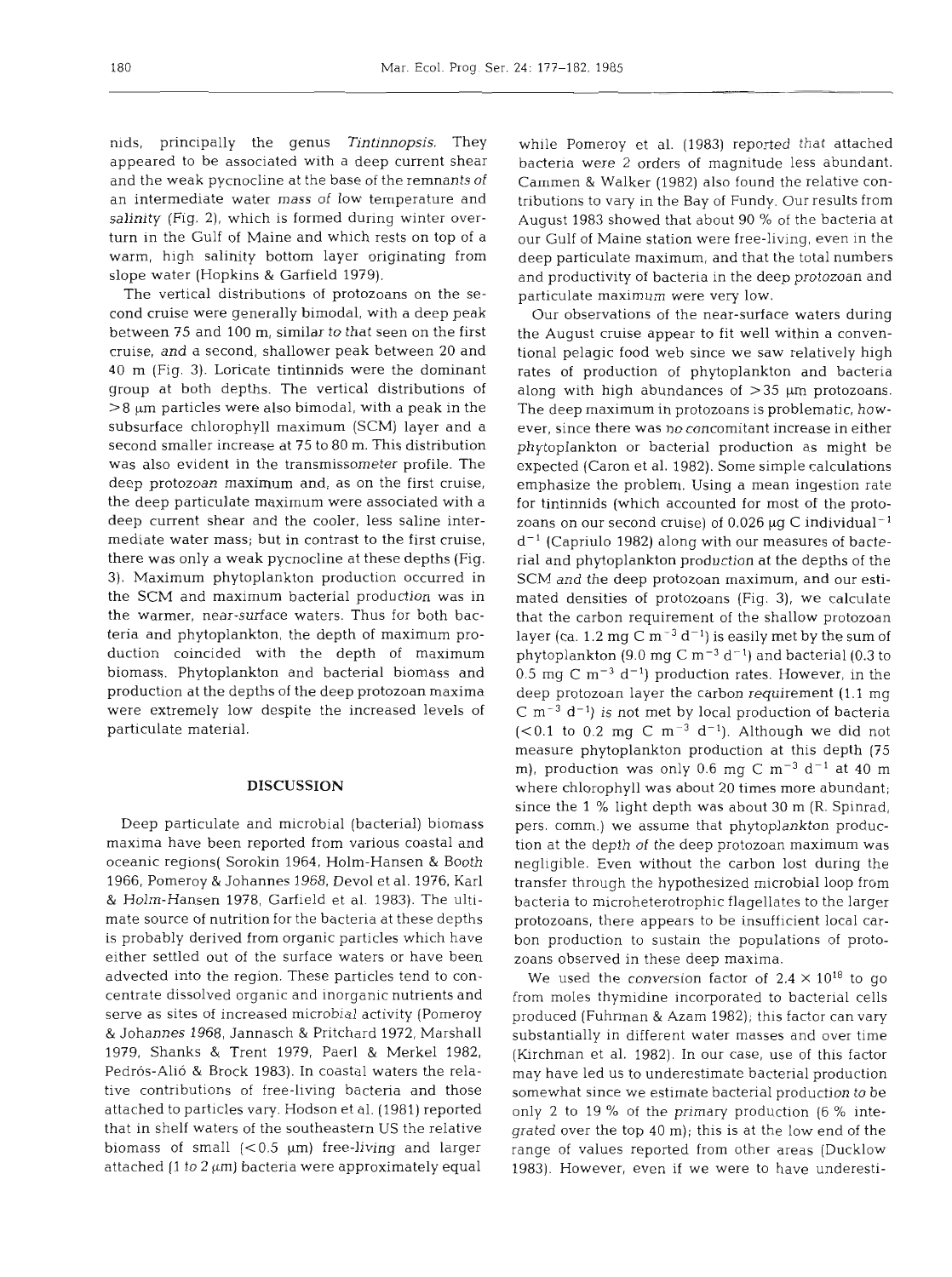mated the actual production by a factor of 2, it would still be insignificant in relation to the estimated carbon requirement of the protozoans.

It is possible that the protozoans are relying on an input of organic material from the surface waters for their nutrition. The particle maximum is found in an intermediate water mass which is formed by cooling of surface waters during winter and remains cold throughout the year (Hopkins & Garfield 1979). Following vernal stratification, biogenic particles produced at the surface which sink below the main pycnocline may accumulate at a hydrographic anomaly such as the current velocity shear or the pcynocline at the base of the cool intermediate water layer. Examination of Lugol's preserved samples with an inverted microscope showed that most of the material in the deep particulate maximum was unidentifiable detritus. The relatively low water temperature (5 to  $7^{\circ}$ C as compared to  $> 14^{\circ}$ C in the surface layer) may retard microbial decomposition of this detrital material enough such that the non-living fraction of the detrital particles could represent a significant food source for the protozoans. We also estimated that there were about  $3 \times 10^4$  intact phytoplankton cells  $1^{-1}$  in the deep layer representing a biomass of 1.3 mg  $C m<sup>-3</sup>$ (using the conversion in Strathmann 1967); autotrophic microflagellates, which cannot be quantified by using settling chambers and an inverted microscope (Davis & Sieburth 1982), would add to this biomass of living, but inactive, phytoplankton. This pool of intact cells would need to turn over less than once a day to supply the carbon requirements of the protozoans. Since there is no, or very little, *in* **situ** autotrophic production at the depth of the deep protozoan maximum, we need to consider the amount of overlying production that must settle into this layer each day. The integrated primary production on 9 August was 172 mg C  $m^{-2}$  d<sup>-1</sup>. If we consider the deep protozoan layer to have the same thickness as the particulate maximum, 20 m, the average protozoan concentration in that layer is two-thirds the maximum concentration, and the estimated carbon requirement for the protozoans would be 15 mg C  $m^{-2} d^{-1}$ ; this means that during summer stratified conditions the equivalent of 9 % of the overlying production would need to settle into this layer to sustain the protozoans. There is also the intriguing possibility that the protozoans could be migrating diurnally into the food rich waters above them. Fig. 2 and 3 show that the night-time protozoan distributions have a maximum at about 30 to 40 m. Although our data are limited and such a migration seems prodigious, tintinnids (Capriulo et al. 1982) and *Sticholonche* (Cachon et al. 1977) can and do swim, and tintinnids, at least, are reported to vertically migrate (Longhurst 1976); thus this hypothesis should be tested.

In summary, we found a deep maximum of  $>35 \mu m$ protozoans which appears to be a wide-spread phenomenon in offshore waters of the Gulf of Maine. These populations appear to be deriving their nutrition from particulates which settle out of surface waters rather than from local phytoplankton or microbial production.

Acknowledgements. We thank Newel1 Garfield, Jack Laird, Elizabeth Langton, David Phinney and Andy Smith, as well as the captain and crew of the R/V 'Cape Hatteras' for valuable assistance. We also thank Peg Colby and Pat Boisvert for typing the manuscript and Dr. Richard Spinrad for allowing us to publish the transmissometer data in Fig. 3. We thank Dr. Lawrence Mayer for the use of the laser particle counter, and Dr. Bernard McAlice for identifying Sticholonche. This research was funded by National Science Foundation Grant No. EXP 8011448.

### LlTERATURED CITED

- **Azam,** F., Fenchel, T., Field, J. G., Gray, J. S., Meyer-Reil, L. A., Thingstad, F. (1983). The ecological role of watercolumn microbes in the sea. Mar. Ecol. Prog. Ser. 10: 257-263
- Beers, J. R., Stewart, G, L. (1967). Micro-zooplankton in the euphotic zone at five locations across the California Current. J. Fish. Res. Bd. Can. 24: 2053-2068
- Beers, J. R., Stewart, G. L. (1969). Micro-zooplankton and its abundance relative to the larger zooplankton and other seston components. Mar. Biol. 4: 182-189
- Bell, W. H. (1980). Bacterial utilization of algal extracellular products. 1. The kinetic approach. Limnol. Oceanogr. 25: 1007-1020
- Bell, W. H. (1983). Bacterial utilization of algal extracellular products. 3. The specificity of algal-bacterial interaction. Limnol. Oceanogr 28: 1131-1 143
- Bell, W. H. & Sakshaug, E. (1980). Bacterial utilization of algal extracellular products. 2. A kinetic study of natural populations. Limnol. Oceanogr. 25: 1021-1033
- Cachon, J., Cachon, M,, Tilney, G., Tilney, M. S. (1977). Movement generated by interaction between the dense material at the ends of microtubules and non-actin-containing microfilaments in Sticholonche zanclea. J. Cell Biol. 72: 314–33
- Cammen, L. M., Walker, J. A. (1982). Distribution and activity of attached and free-living suspended bacteria in the Bay of Fundy. Can. J. Fish. aquat. Sci. 39: 1655-1663
- Capriulo, G. M. (1982). Feeding of field collected tintinnid micro-zooplankton on natural food. Mar. Biol. 71: 73-86
- Capriulo, G. M,, Carpenter, E. J. (1983). Abundance, species composition and feeding impact of tintinnid micro-zooplankton in central Long Island Sound. Mar. Ecol. Prog. Ser. 10: 277–28
- Capriulo, G. M., Gold, K. Okubo, A. (1982). Evolution of the lorica in tintinnids: a possible selective advantage. Annls. Inst. oceanogr.. Monaco 58 (Suppl.): 319-324
- Caron, D. **A.,** Davis, P. G., Maddin, L. P,, Sieburth, J. McN. (1982). Heterotrophic bacteria and bactivorous protozoa in oceanic macroaggregates. Science 218: 795-797
- Chrost, R. H., Faust, M. A. (1983). Organic carbon release by phytoplankton: Its composition and utilization by bacterioplankton. J. Plankton Res. 5: 477–493
- Davis, P. G., Sieburth, J. McN. (1982). Differentiation of phototrophic and heterotrophic nanoplankton populations